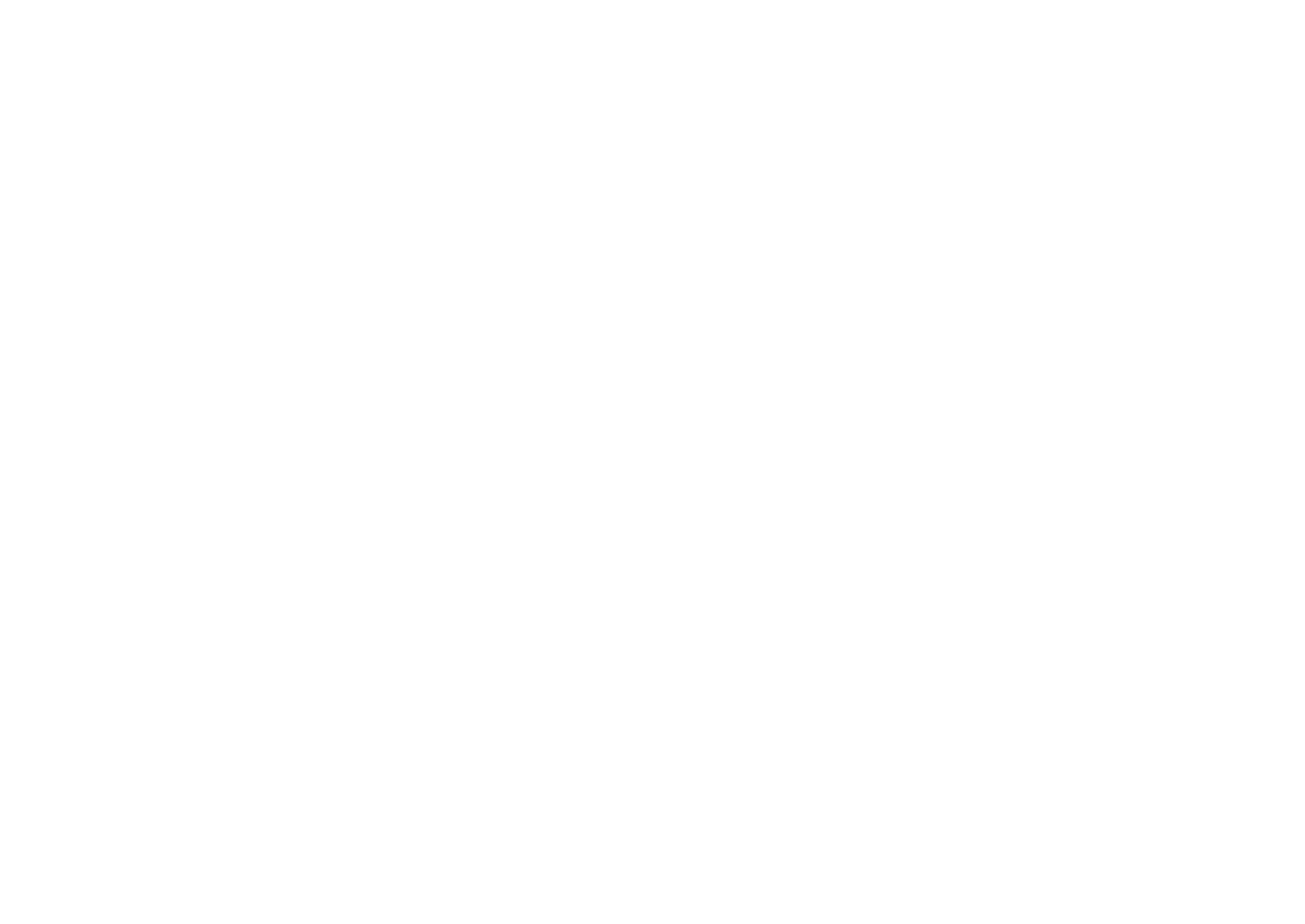Risk is a part of everyday life and we are not expected to eliminate all risks. What we must do is make sure we know about the main risks and the things we need to do to manage them responsibly. We are not expected to anticipate unforeseeable risks or take measures that are outweighed by the time, money or trouble they would take to control the risk**.**

**The activity/event:**<br> **The activity/event:**<br> **COVERTY:** 

**Date of risk assessment: Completed by:**

| <b>What are the</b><br>hazards? | Who might be harmed and how?                                                       | What are you already doing?                                                  | Do you need to do anything else to<br>control this risk? | <b>Action by</b><br>who? | <b>Action by</b><br>when? | <b>Done</b>                     |
|---------------------------------|------------------------------------------------------------------------------------|------------------------------------------------------------------------------|----------------------------------------------------------|--------------------------|---------------------------|---------------------------------|
| Audio visual cables             | Staff and visitors may be injured if they<br>trip over the additional cables laid. | Cable tidy or large mats placed over cables.<br>No trailing leads or cables. | Make announcement for all to be<br>careful.              | Duty Elder               | Morning of the<br>event   | xx/xx/xx                        |
|                                 |                                                                                    |                                                                              |                                                          |                          |                           | XX/XX/XX                        |
|                                 |                                                                                    |                                                                              |                                                          |                          |                           |                                 |
|                                 |                                                                                    |                                                                              |                                                          |                          |                           |                                 |
|                                 |                                                                                    |                                                                              |                                                          |                          |                           |                                 |
|                                 |                                                                                    |                                                                              |                                                          |                          |                           | *Hint, tab here<br>for new row* |

You should review your risk assessment if you think it might no longer be valid (e.g. following an accident or if there are any significant changes to hazards, such as new activities).

For further information and to view our example risk assessments go to http://adventist.org.uk/ data/assets/pdf file/0020/8048/01-SDA-Health-and-Safety-Policy-Statement-Dec-2009-Final.pdf or <http://www.hse.gov.uk/risk/casestudies/>